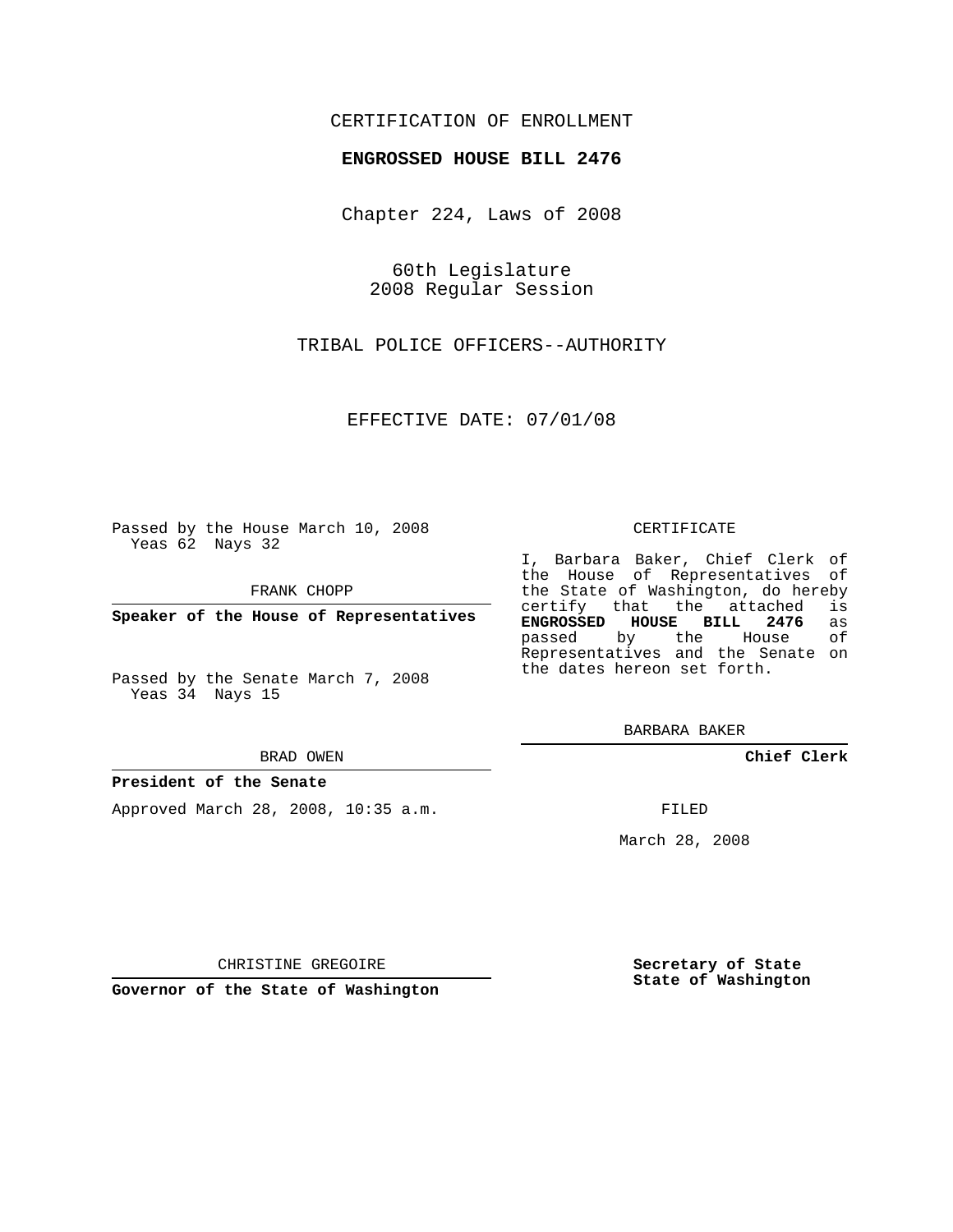# **ENGROSSED HOUSE BILL 2476** \_\_\_\_\_\_\_\_\_\_\_\_\_\_\_\_\_\_\_\_\_\_\_\_\_\_\_\_\_\_\_\_\_\_\_\_\_\_\_\_\_\_\_\_\_

\_\_\_\_\_\_\_\_\_\_\_\_\_\_\_\_\_\_\_\_\_\_\_\_\_\_\_\_\_\_\_\_\_\_\_\_\_\_\_\_\_\_\_\_\_

## AS AMENDED BY THE SENATE

Passed Legislature - 2008 Regular Session

## **State of Washington 60th Legislature 2008 Regular Session**

**By** Representatives McCoy, Simpson, Lantz, Appleton, O'Brien, Kenney, Sells, Moeller, Hudgins, Dunn, Upthegrove, and Chase

Prefiled 12/20/07. Read first time 01/14/08. Referred to Committee on State Government & Tribal Affairs.

 AN ACT Relating to authorizing tribal police officers to act as general authority Washington state peace officers; adding a new chapter to Title 10 RCW; and providing an effective date.

BE IT ENACTED BY THE LEGISLATURE OF THE STATE OF WASHINGTON:

 NEW SECTION. **Sec. 1.** The definitions in this section apply throughout this chapter unless the context clearly requires otherwise. (1) "General authority Washington peace officer" means an officer authorized to enforce the criminal and traffic laws of the state of Washington generally.

 (2) "Tribal police officer" means any person in the employ of one of the federally recognized sovereign tribal governments, whose traditional lands and territories lie within the borders of the state of Washington, to enforce the criminal laws of that government.

 NEW SECTION. **Sec. 2.** (1) Tribal police officers under subsection (2) of this section shall be recognized and authorized to act as general authority Washington peace officers. A tribal police officer recognized and authorized to act as a general authority Washington peace officer under this section has the same powers as any other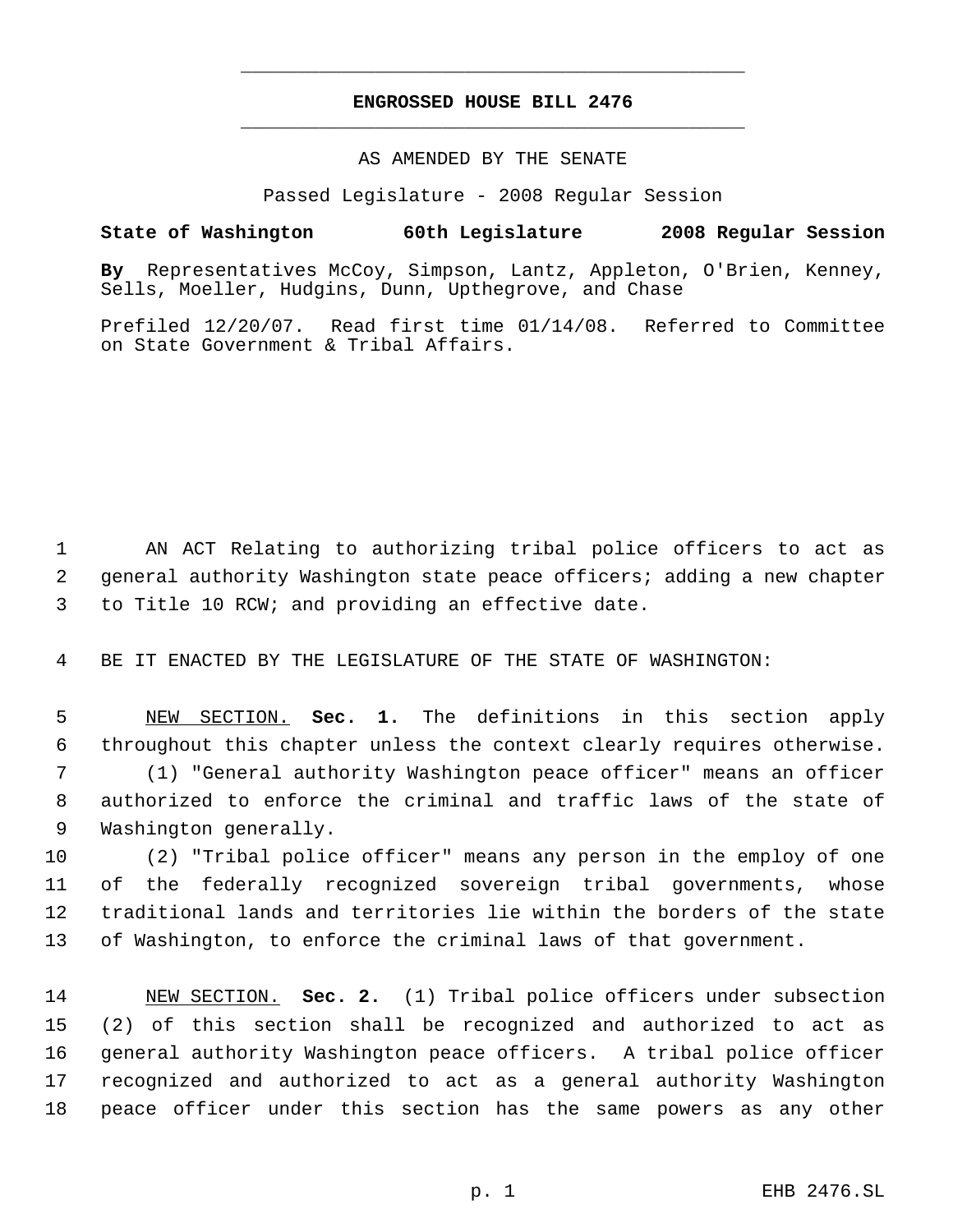general authority Washington peace officer to enforce state laws in Washington, including the power to make arrests for violations of state laws.

 (2) A tribal police officer may exercise the powers of law enforcement of a general authority Washington peace officer under this section, subject to the following:

 (a) The appropriate sovereign tribal nation shall submit to the office of financial management proof of public liability and property damage insurance for vehicles operated by the peace officers and police professional liability insurance from a company licensed to sell insurance in the state. For purposes of determining adequacy of insurance liability, the sovereign tribal government must submit with the proof of liability insurance a copy of the interlocal agreement between the sovereign tribal government and the local governments that have shared jurisdiction under this chapter where such an agreement has been reached pursuant to subsection (10) of this section.

 (i) Within the thirty days of receipt of the information from the sovereign tribal nation, the office of financial management shall either approve or reject the adequacy of insurance, giving consideration to the scope of the interlocal agreement. The adequacy of insurance under this chapter shall be subject to annual review by the state office of financial management.

 (ii) Each policy of insurance issued under this chapter must include a provision that the insurance shall be available to satisfy settlements or judgments arising from the tortious conduct of tribal police officers when acting in the capacity of a general authority Washington peace officer, and that to the extent of policy coverage neither the sovereign tribal nation nor the insurance carrier will raise a defense of sovereign immunity to preclude an action for damages under state or federal law, the determination of fault in a civil action, or the payment of a settlement or judgment arising from the tortious conduct.

 (b) The appropriate sovereign tribal nation shall submit to the office of financial management proof of training requirements for each tribal police officer. To be authorized as a general authority Washington peace officer, a tribal police officer must successfully complete the requirements set forth under RCW 43.101.157. Any applicant not meeting the requirements for certification as a tribal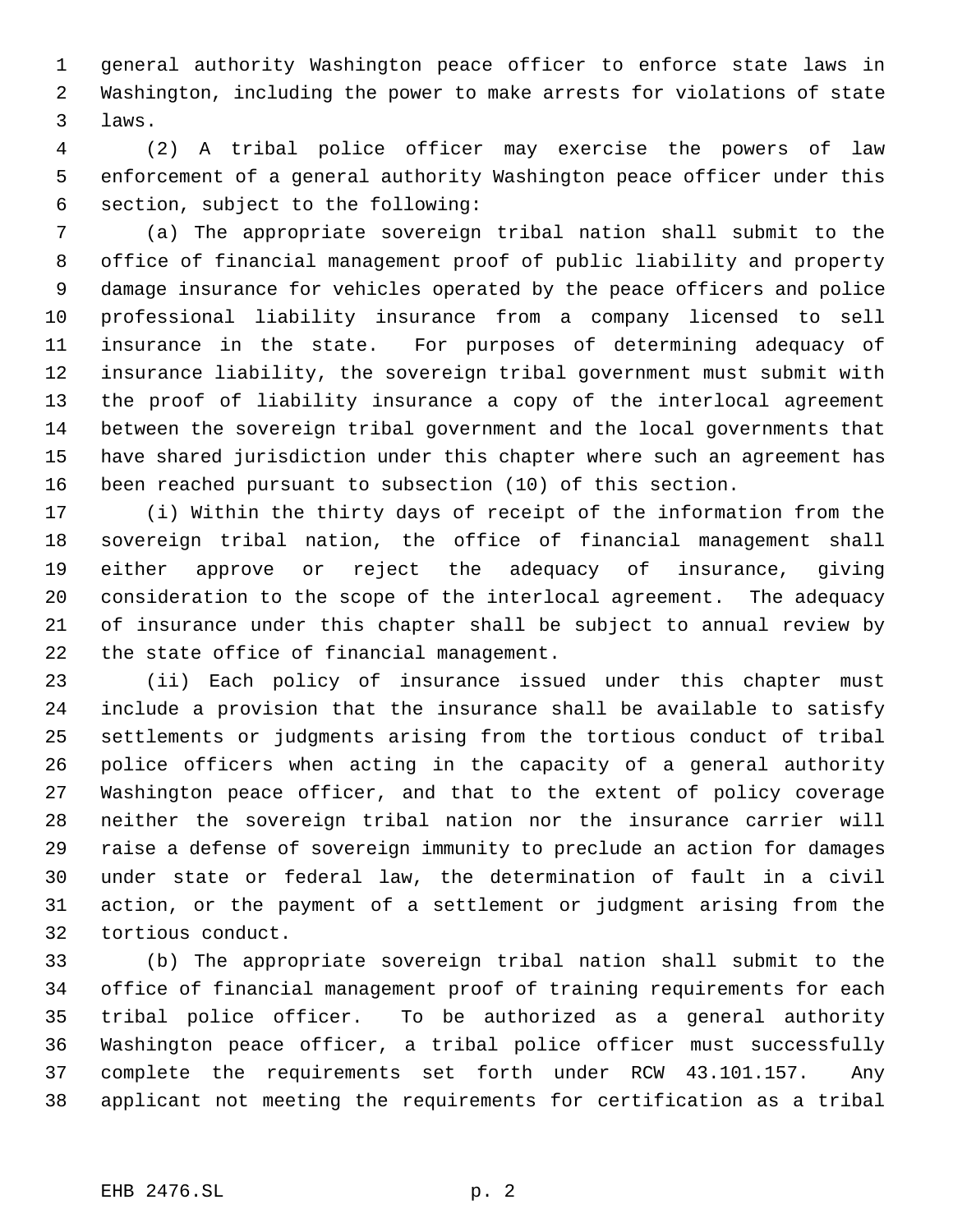police officer may not act as a general authority Washington peace officer under this chapter. The criminal justice training commission shall notify the office of financial management if:

 (i) A tribal police officer authorized under this chapter as a general authority Washington state peace officer has been decertified pursuant to RCW 43.101.157; or

 (ii) An appropriate sovereign tribal government is otherwise in noncompliance with RCW 43.101.157.

 (3) A copy of any citation or notice of infraction issued, or any incident report taken, by a tribal police officer acting in the capacity of a general authority Washington peace officer as authorized by this chapter must be submitted within three days to the police chief or sheriff within whose jurisdiction the action was taken. Any citation issued under this chapter shall be to a Washington court, except that any citation issued to Indians within the exterior boundaries of an Indian reservation may be cited to a tribal court. Any arrest made or citation issued not in compliance with this chapter is not enforceable.

 (4) Any authorization granted under this chapter shall not in any way expand the jurisdiction of any tribal court or other tribal authority.

 (5) The authority granted under this chapter shall be coextensive with the exterior boundaries of the reservation, except that an officer commissioned under this section may act as authorized under RCW 10.93.070 beyond the exterior boundaries of the reservation.

 (6) For purposes of civil liability under this chapter, a tribal police officer shall not be considered an employee of the state of Washington or any local government except where a state or local government has deputized a tribal police officer as a specially commissioned officer. Neither the state of Washington and its individual employees nor any local government and its individual employees shall be liable for the authorization of tribal police officers under this chapter, nor for the negligence or other misconduct of tribal officers. The authorization of tribal police officers under this chapter shall not be deemed to have been a nondelegable duty of the state of Washington or any local government.

(7) Nothing in this chapter impairs or affects the existing status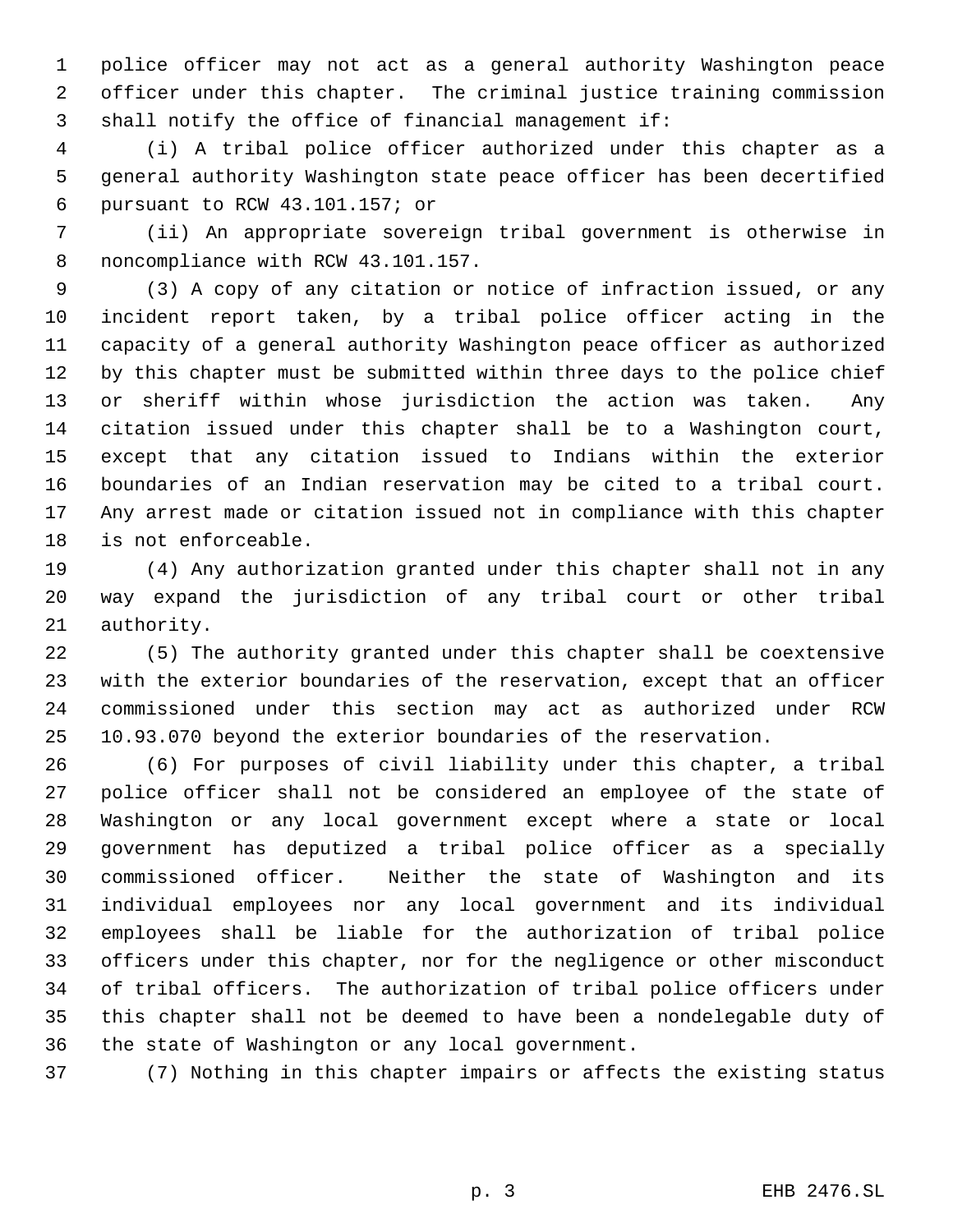and sovereignty of those sovereign tribal governments whose traditional lands and territories lie within the borders of the state of Washington as established under the laws of the United States.

 (8) Nothing in this chapter limits, impairs, or nullifies the authority of a county sheriff to appoint duly commissioned state or federally certified tribal police officers as deputy sheriffs authorized to enforce the criminal and traffic laws of the state of Washington.

 (9) Nothing in this act limits, impairs, or otherwise affects the existing authority under state or federal law of state or local law enforcement officers to enforce state law within the exterior boundaries of an Indian reservation or to enter Indian country in fresh pursuit, as defined in RCW 10.93.120, of a person suspected of violating state law, where the officer would otherwise not have jurisdiction.

 (10) An interlocal agreement pursuant to chapter 39.34 RCW is required between the sovereign tribal government and all local government law enforcement agencies that will have shared jurisdiction under this chapter prior to authorization taking effect under this chapter. Nothing in this act shall limit, impair, or otherwise affect the implementation of an interlocal agreement completed pursuant to chapter 39.34 RCW by the effective date of this act, between a sovereign tribal government and a local government law enforcement agency for cooperative law enforcement.

 (a) Sovereign tribal governments that meet all of the requirements of subsection (2) of this section, but do not have an interlocal agreement pursuant to chapter 39.34 RCW and seek authorization under this chapter, may submit proof of liability insurance and training certification to the office of financial management. Upon confirmation of receipt of the information from the office of financial management, the sovereign tribal government and the local government law enforcement agencies that will have shared jurisdiction under this chapter have one year to enter into an interlocal agreement pursuant to chapter 39.34 RCW. If the sovereign tribal government and the local government law enforcement agencies that will have shared jurisdiction under this chapter are not able to reach agreement after one year, the sovereign tribal governments and the local government law enforcement agencies shall submit to binding arbitration pursuant to chapter 7.04A